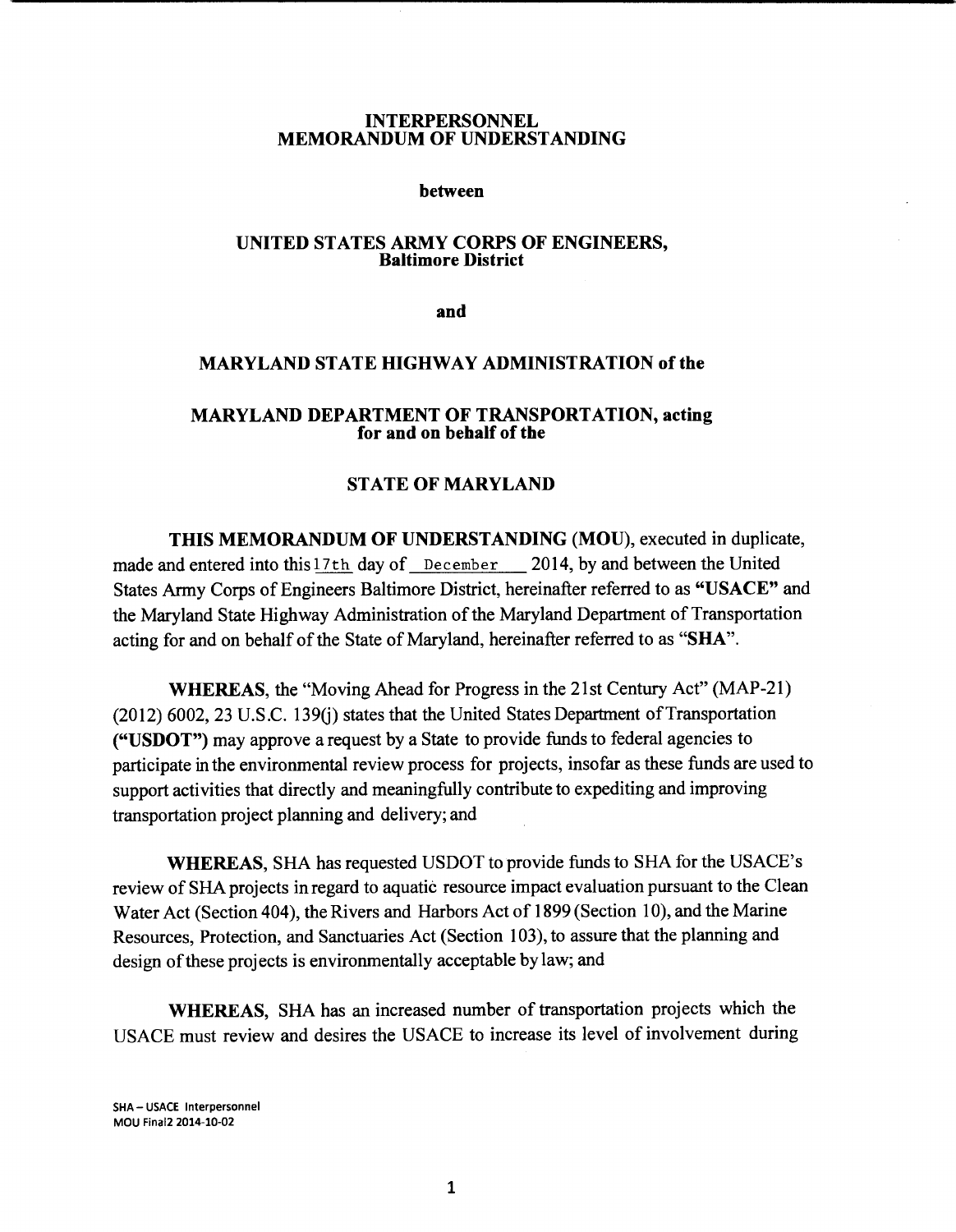the planning and project development processes so as to provide priority review of the aquatic resource impact evaluation for the projects and to shorten its review time such that the USACE's permit reviews do not unnecessarily delay the SHA planning and development processes and project implementation; and

**WHEREAS,** the USACE has indicated that it is unable, at present, to provide SHA with priority review of transportation projects or additional USACE participation in SHA's transportation planning and project development processes; and

**WHEREAS,** both parties have determined that it would be mutually beneficial to provide USACE staff dedicated to provide SHA with priority project review, consultation, and assistance in the project planning and development processes, so that transportation projects can be planned, designed, and implemented promptly to meet the changing transportation and environmental quality needs of the State, in a manner that both meets all obligations of the law and is sensitive in regard to aquatic resources and the public interest; and

**WHEREAS,** SHA is willing to pay the USACE for the increased staff (to be filled by up to two (2) persons) and the USACE shall provide the identity of the persons assigned to SHA, unless both SHA and USACE agree to modify staffing level to reflect changes in the workload that is required to provide SHA with priority project review; and

**WHEREAS,** the Federal Highway Administration (FHWA), as an agency under United States Department of Transportation (USDOT), would be able to approve a request by a State to provide federal funds made available under Chapter I ofTitle 23, United States Code, to the State for those projects subject to a coordinated environmental review process, allowing the State to provide funding to the USACE in order to meet SHA's and the USACE' s mutually agreed upon time limits, if the service provided is beyond normal work performed on Federal-aid highway and transportation projects; and

**WHEREAS,** the USACE has determined that it is authorized pursuant to 23 U.S.C. § 139(j)(2005) and the Water Resources Development Act (WRDA) 2000, Sec. 214, as amended, to support activities that directly and meaningfully contribute to expediting and improving transportation project planning and delivery for projects in that State; and

WHEREAS, because the USACE, at the time of this MOU, has authority to accept and expend these funds pursuant to Section 1006 of WRDA 2014; and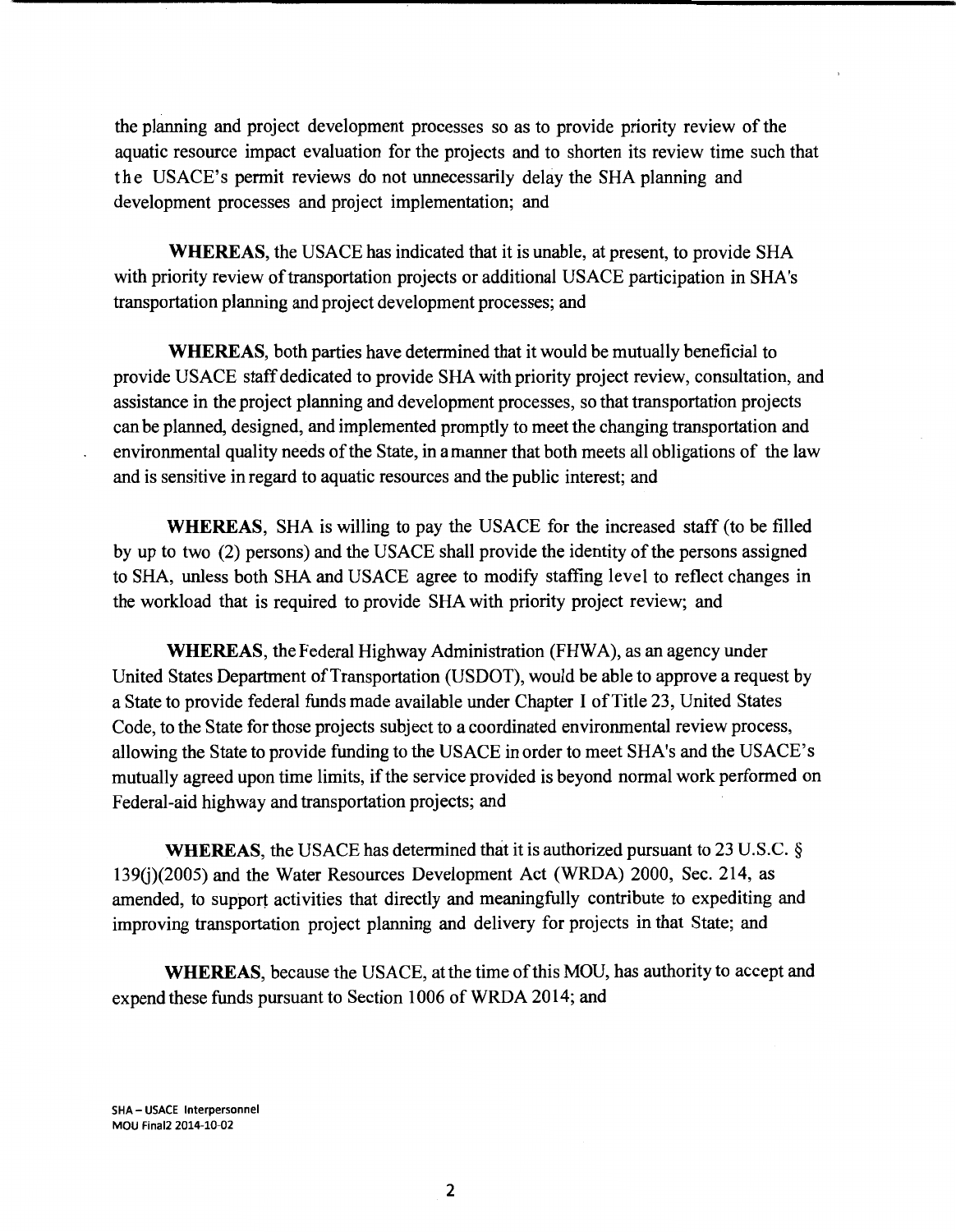**WHEREAS,** the parties hereto desire to enter into this MOU to facilitate and streamline the review ofSHA's transportation projects and provide for the personnel and funds to obtain this goal.

**NOW, THEREFORE,** for and in consideration of the foregoing premises and of the mutual promises set forth below, the parties hereto agree, with the intention of being legally bound, to the following:

## **I. StatementofWork**

A. The USACE shall provide priority review of SHA projects by the USACE's regulatory personnel for compliance with permit processes to include the National Environmental Policy Act and Clean Water Act (Section 404), Rivers and Harbors Act, and Marine Resources, Protection, and Sanctuaries Act through the current Maryland's Streamlined Environmental/Regulatory Process (Streamlined Process) and any subsequent revisions.

B. USACE's staff shall provide streamlined and expedited document review (within agreed upon time frames), technical assistance, consultation, and project coordination as identified in **Attachment** A, attached hereto and made part hereof.

C. The USACE shall review documents as timely as possible, based on mutually established priorities. SHA priorities for these positions will be established or verified, on a quarterly basis, or more frequently, if required. It is recognized that multiple, overlapping requirements will occur. In these cases, SHA will determine priorities and will negotiate time frames with the USACE.

D. In the event that a SHA project requires a permit and the project is not being evaluated in the standard Streamlined Process, the USACE will evaluate and render its decision in accordance with the requirements established in 33 C.F .R. Part 325 as timely as possible.

E. The USACE shall provide SHA with guidance, as appropriate, in the preparation of permit applications, mitigation site plans, Chesapeake Bay Total Maximum Daily load (TMDL) plans, Streamlined Process - Comment / Concurrence Packages, environmental documents (e.g., Environmental Assessments, Environmental Impact Statements), and other required documentation necessary in the transportation project planning and development processes.

F. USACE's regulatory personnel assigned to SHAprojects under this MOU shall keep daily time records to identify the number of hours worked on SHA projects. These hours will be documented separately for each project on a form developed jointly by the USACE and SHA. **Attachment** A provides general guidance of types of tasks that are suitable for billing and is not a form for required billing. The total number of hours billable during each year of the contract shall not exceed 2080 hours per position (4160 hours total for 2 persons). Nor shall the amount due for each year for all regulatory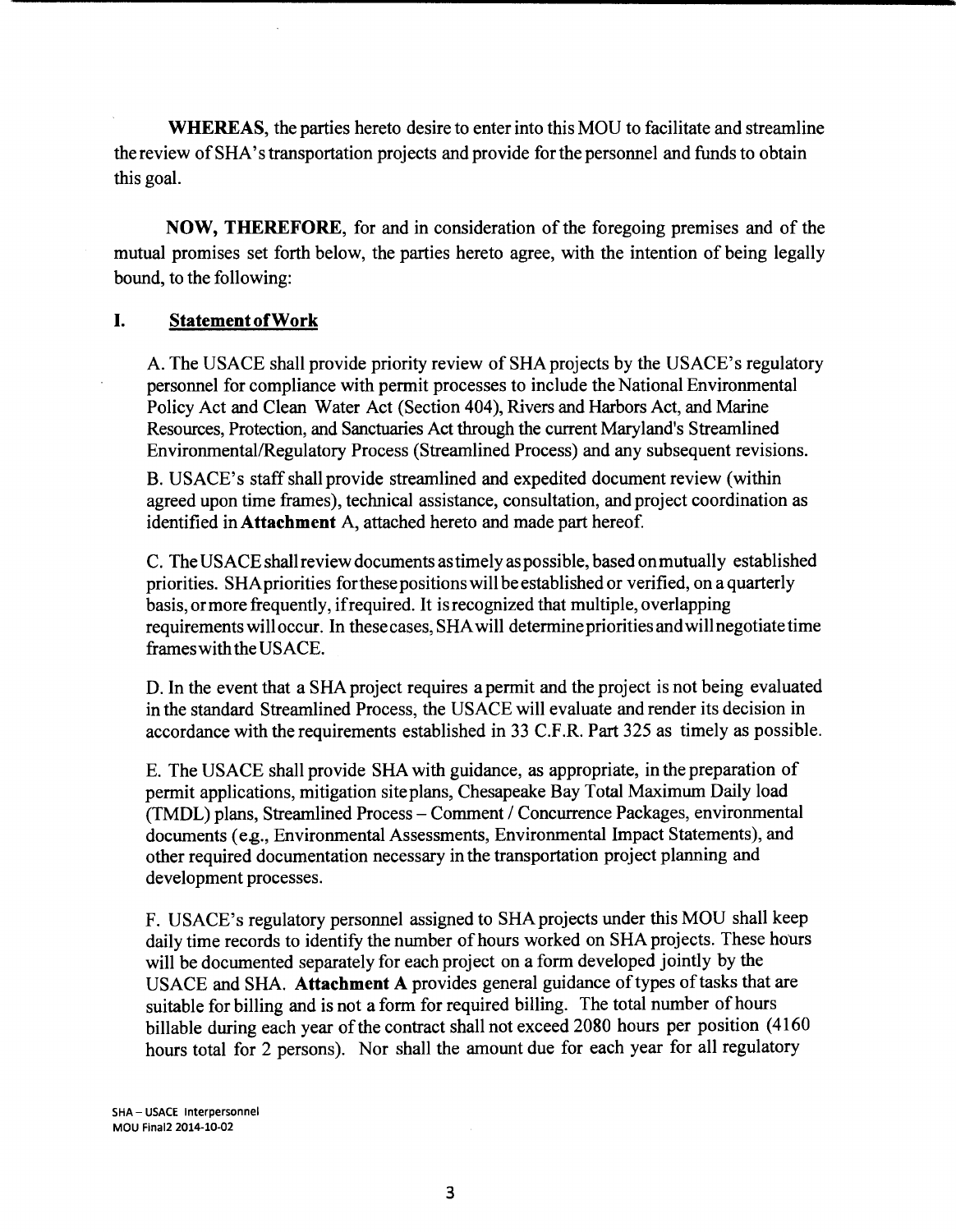personnel assigned to SHA under this MOU exceed the maximum annual funding limits agreed upon in the annual supplement. Initially funding for two (2) positions is planned under this MOU. However, SHA and the USACE shall consult annually on the need for the second position based on the status of SHA's workload and priorities. In addition, the USACE shall keep accurate and separate accounting records of all receipts and disbursements of all funds received and expenses paid pursuant to this MOU and produce such records for examination as required by SHA and/or the FHWA, and will permit extracts and copies to be made by SHA, the FHWA, or their duly authorized representatives. The USACE shall keep records substantiating hours and costs billed pursuant to this MOU for a period of at least four (4) years after the final billing for each year that has been submitted.

G. The USACE shall provide SHA with a quarterly status report on, or in accordance with, a form to be provided by SHA, within fifteen (15) working days after the end of the quarter, which shall detail monthly project review activity pursuant to this MOU.

H. The USACE and SHA will prepare program-based performance standards/measures and conduct periodic performance reviews (see **Attachment B).** The USACE shall document all appropriate performance standard measurements (discussed in **Attachment B)** in the quarterly status reports described in Paragraph I. G. above. The USACE will work with SHA to improve / correct identified deficiencies.

I. The parties to this MOU shall act in independent capacities in the performance of their respective functions under this MOU; and neither party shall be construed as the officer, agent, or employee of the other.

J. In no way shall it be construed or implied that either SHA or the USACE is by this MOU intending to abrogate its obligation and duty to comply with the regulations promulgated under Sections 9, 10, 11, 13, 14ofthe Rivers and Harbors Act of 1899 (33 C.F.R. 401, 403, 407, 408), Section 404 of the Clean Water Act of 1977 (as amended) (33 U.S.C. 1344), Section 103 of the Marine Protection, Research and Sanctuaries Act of 1972(as amended) (33 U.S.C. 1413), or the National Environmental Policy Act of 1969 (42 u.s.c. 4321-4347).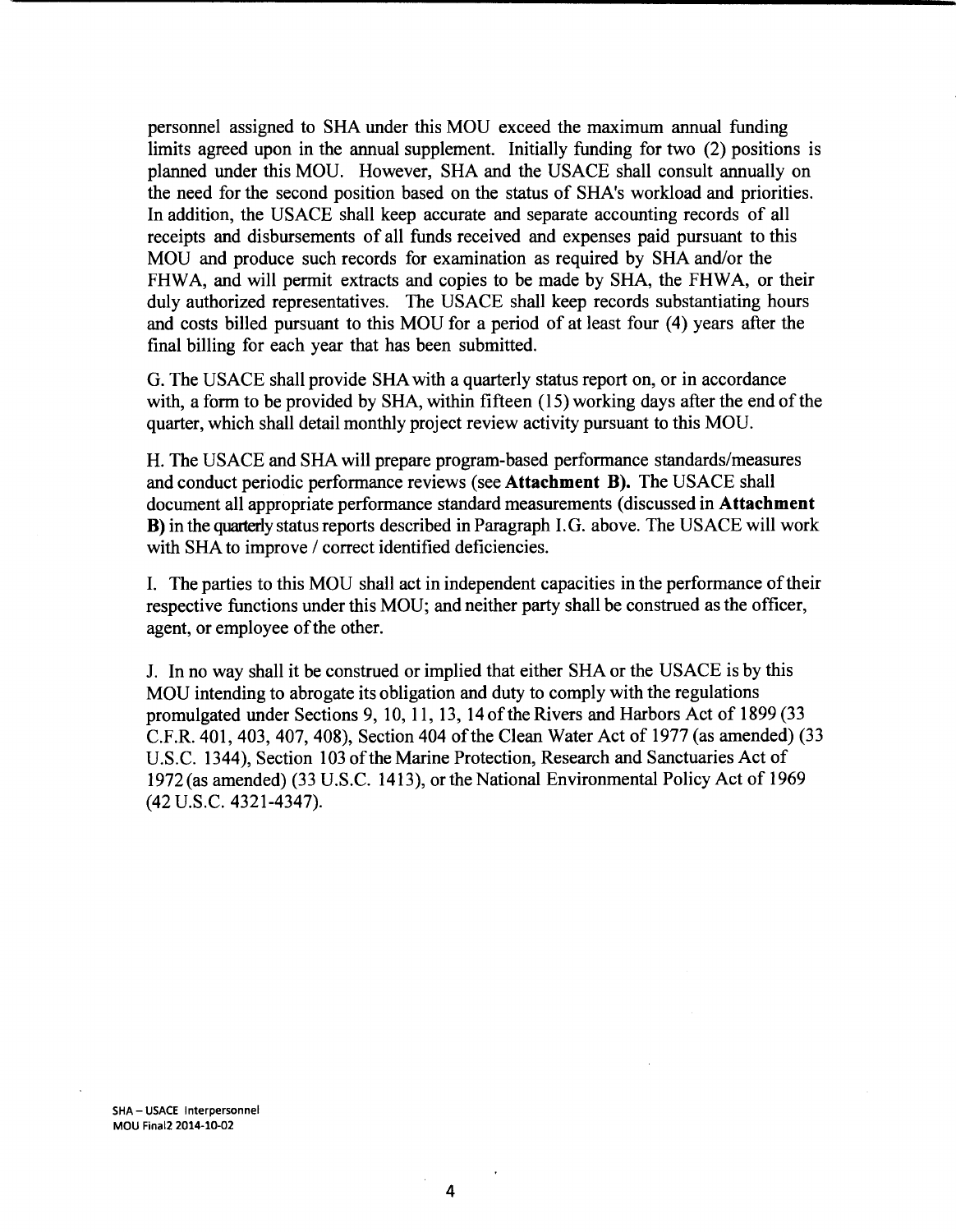## II. **Financial Administration**

A. Subject to the billing provisions of Paragraph II.B. below, SHA shall pay the USACE a maximum total annual amount of \$320,000 for two (2) full-time positions (\$160,000 each). Maximum billing on a quarterly basis shall not exceed \$80,000 (for two (2) full time positions). Payment will be in advance of each quarter for each full time position. If the parties agree that staffing modifications are needed, this MOU may be modified by a written amendment signed by both parties..

B. The SHA shall fund the costs of all USACE's regulatory services provided under this MOU. The SHA shall provide funds on a quarterly basis in advance of the commencement of work or the issuance of any obligation by the USACE for any task assigned. The SHA shall provide the USACE the full amount of USACE's estimated expenses by sending a check payable to "F&AO, USAED Baltimore" 30 days prior to the start of each quarter at the following address:

U.S. Army Corps of Engineers Baltimore District Attn: Ms. Lacy E. Evans CENAB-OP-0 10 South Howard Street Baltimore, MD 21202

At the end of each quarter, the USACE shall provide to SHA a detailed accounting of the actual costs incurred during that quarter and under this MOU, by project.

C. Any funds advanced to the USACE by the SHAin excess of the actual costs incurred that quarter shall be applied toward the following quarter's USACE estimated expenses.

D. If it appears that the actual quarterly cost to the USACE will exceed the amount of funds already paid for that quarter, the USACE shall promptly notify the SHA of the amount of the additional funding necessary to pay for the required goods and services. If the carryover from previous quarters is insufficient to cover any overrun, the SHA shall (i) provide the additional funds to the USACE, or (ii) require that the scope of the assistance be limited to that which can be financed by the funds already paid, or (iii) direct the termination of the work. If the SHA directs the USACE to proceed, the *SHA* shall provide the USACE with the full amount of the additional funds within thirty (30) calendar days thereafter. Future quarterly USACE estimated expenses may need to be adjusted so that the total annual cost does not exceed the established maximum annual amount.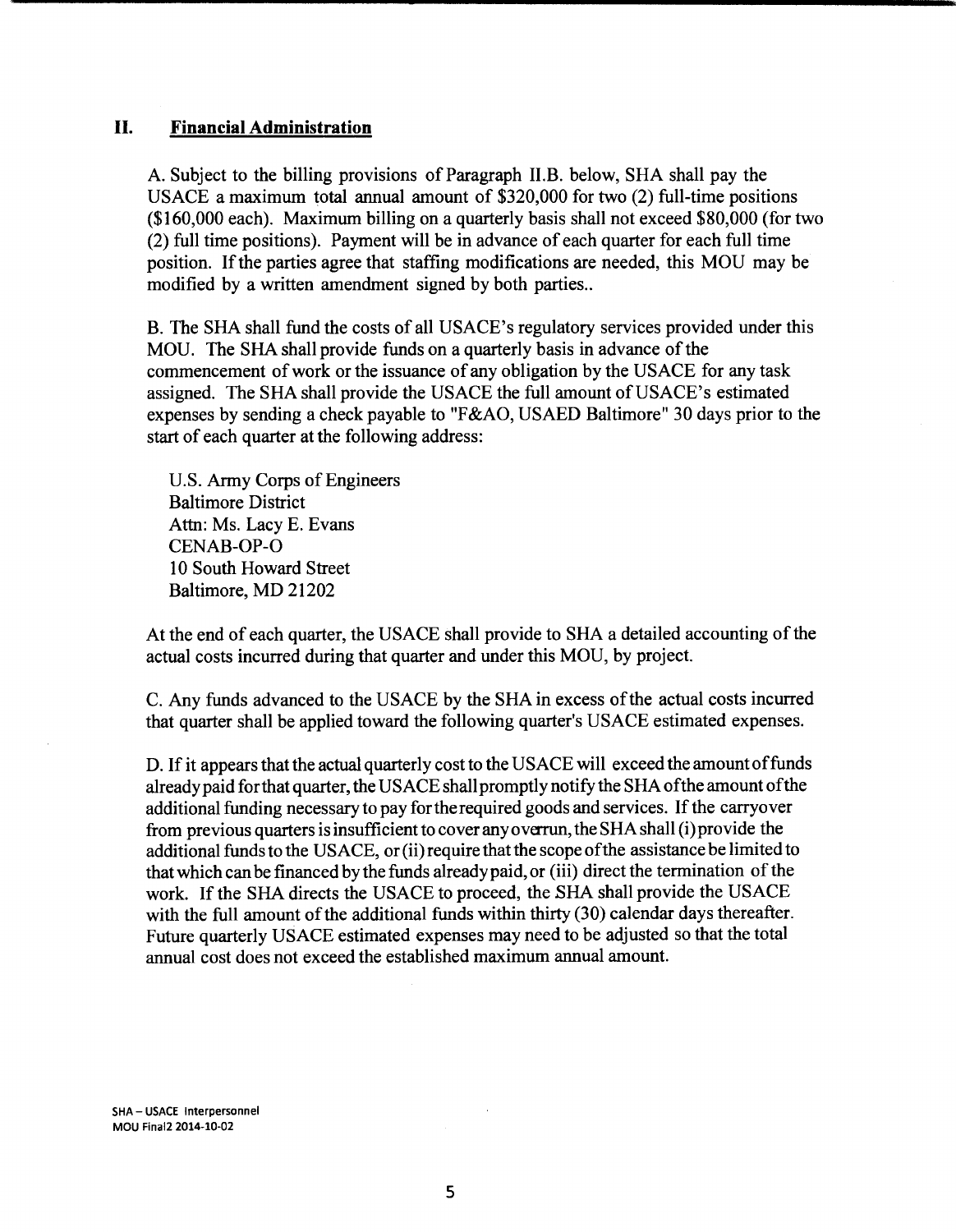E. The USACE will utilize funds issued by the SHA to cover all expenses for the USACE's staff funded by SHA, including but not limited to, salaries, travel, per diem, administrative overhead, and SHA-authorized training and overtime, pursuant to this MOU. Established USACE's accounting procedures will be used forrecording costs. Prior approval by SHA shall be required for travel.

## III. **Period of Performance**

A. The term of this MOU is for a period of eight (8) years beginning the first day of October 2014 and ending on the thirtieth  $(30<sup>th</sup>)$  day of September 2022, both dates inclusive, unless sooner terminated as set forth herein.

B. During the TERM of this MOU the total amount to be reimbursed to USACE shall not exceed Two Million Seven Hundred Forty Six Thousand Five Hundred Fifty Dollars (\$2, 746,550).

C. The term of this MOU shall remain in effect up to the term specified in III. A. so long as (i) the USDOT continues to provide funding to federal agencies participating in the environmental review process and Congress grants the USACE the authority to accept such funding, and (ii) this MOU has not been terminated sooner in accordance with Paragraph III.D. below. However, this MOU may be modified by a written amendment signed by both parties if it has been mutually determined that it is necessary to change the number of funded positions, or otherwise.

D. Ifeither party wishes to terminate this MOU because of deficient performance, the party wishing to terminate shall provide written notice to the other party, detailing the reasons for the request to terminate. The parties shall allow a ninety (90) day cure period during which the performing party may remedy the deficiencies identified in the written notice. During the cure period, the party wishing to terminate shall provide a monthly progress evaluation to the other party. If the party wishing to terminate determines that satisfactory progress has not been made at the end of the cure period and wishes to continue to pursue the termination of this MOU, that party shall provide written notice to the other party, addressed to the Project Officer listed in Article IV, indicating the intent to terminate this MOU thirty (30) days from the date of the written notice, unless both parties agree to an alternate date. If either party wishes to terminate this MOU for any reason other than deficient performance, the party wishing to terminate shall provide written notice to the other party, addressed to the person listed in Article IV, indicating the intent to terminate the MOU ninety (90) days from the date of the written notice, unless both parties agree to an alternate date.

E. Within thirty (30) days of terminating this MOU, the USACE shall provide to SHA a final accounting of the actual cost incurred in that quarter. The USACE shall return to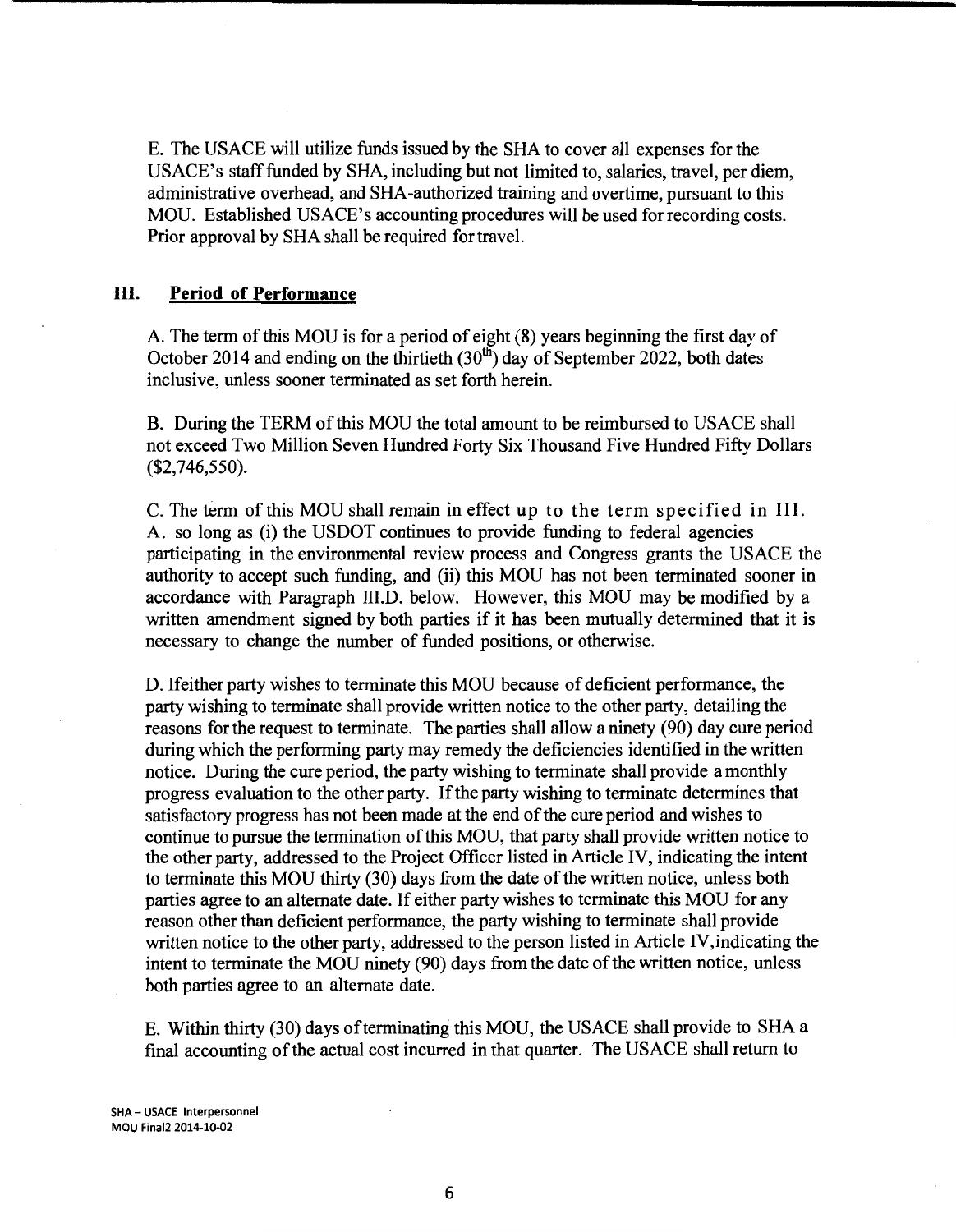the SHA any funds advanced in excess of the actual costs as then known, or the SHA shall provide any additional funds necessary to cover the actual costs as then known. Such an accounting shall in no way limit SHA's duty in accordance with Article II to pay for any costs which may become known after the final accounting.

## IV. **Project Officers**

A. For U.S. Army Corps of Engineers:

Joseph P. DaVia, Chief Maryland Section Northern/Transportation Program Manager U.S. Army Corps of Engineers, Baltimore District Attn: CENAB-OP-RMN P.O. Box 1715 Baltimore, MD 21203-1715 joseph.davia@usace.army.mil Phone: (410) 962-5691 Fax: (410) 962-6024

B. For Maryland State Highway Administration:

Douglas H. Simmons Deputy Administrator for Planning and Engineering Maryland State Highway Administration P.O. Box 717 Baltimore, MD 21203-0717 Phone: (410) 545-0411 Fax: (410) 209-5014

## **V. Required Clauses**

A. During the performance of this MOU, the parties agree to abide by the terms of Executive Order 11246 on nondiscrimination and will not discriminate against any person because of race, color, religion, sex, or national origin. The participants will ensure that applicants are employed without regard to their race, color, religion, sex or national origin.

B. No member of or delegate to Congress, or resident Commissioner, shall be admitted to any share or part of this MOU or any benefit that may arise there from.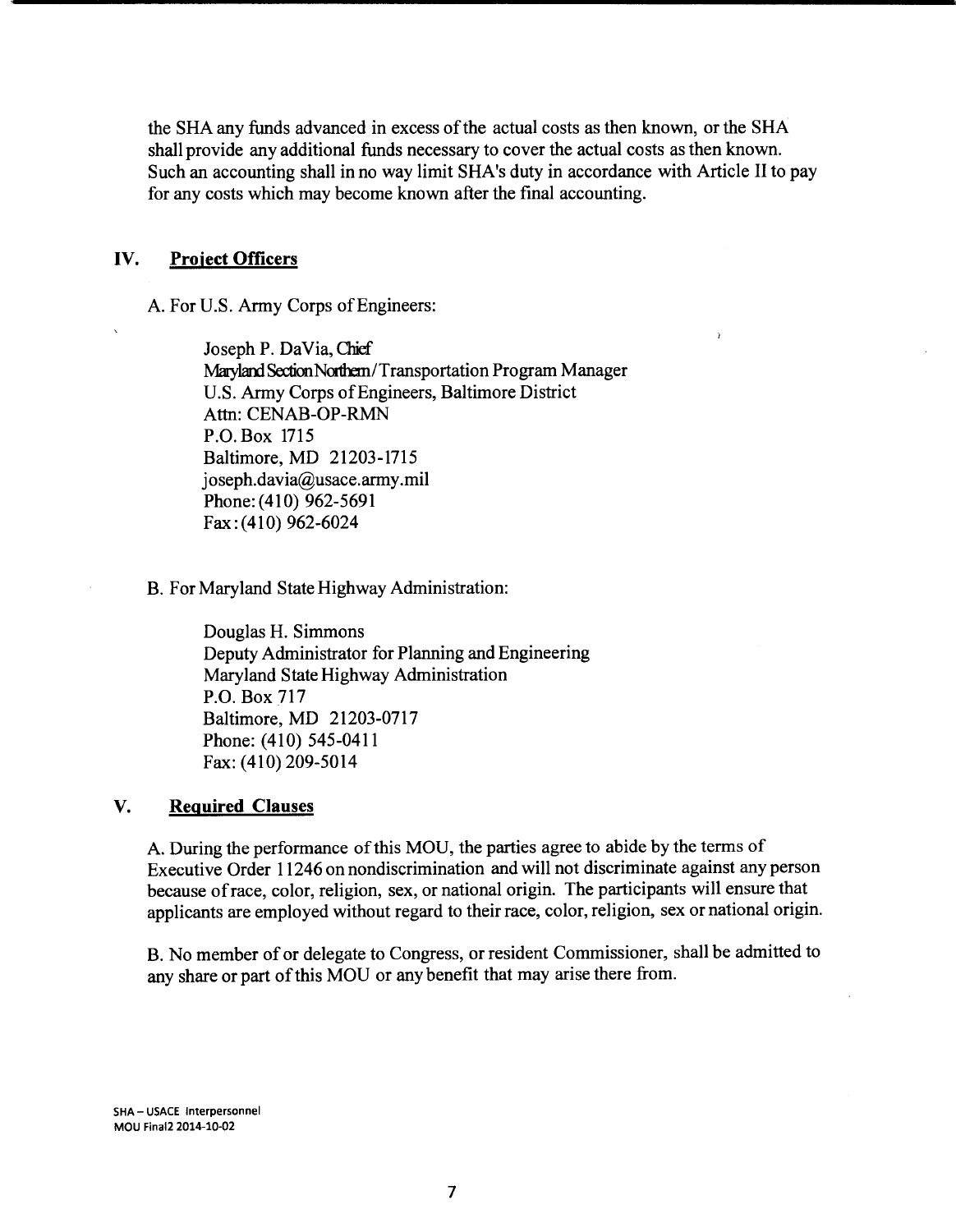C. The parties agree that any hiring pursuant to this MOU shall, at all times, conform to the applicable Federal and State laws, rules, regulations, orders and approvals, including, specifically, procedures and requirements relating to labor standards, equal employment opportunity, nondiscrimination, compliance with the Americans with Disabilities Act, anti-solicitation, information, auditing, and reporting provisions.

D. The parties hereby agree and affirm that the persons executing this MOU on their respective behalf are authorized and empowered to act on behalf of the respective parties. The parties hereby further warrant and affirm that no cause of action challenging the existence, scope, or validity of this MOU shall lie on the grounds that the persons signing on behalf of the respective parties were neither authorized nor empowered to do so.

## **VI. Modification**

A. Any changes, amendments corrections, or additions to this MOU, including any annual amendment concerning the maximum total amount of payment provided for in paragraph II.A. above, shall be in writing; shall be executed and approved by the same office of the parties that executed and approved this original MOU (or their designees); shall be in accordance with applicable law; and shall become effective upon written approval by both parties.

## **VII. Notices and Invoicing**

All correspondence, reports and notices required hereunder shall be sent to the following:

Invoices and/or payment to USACE:

Baltimore District Attention:

> Ms. Lacy E. Evans CENAB-OP-0 10 South Howard Street Baltimore, MD 21202 410-962-6018 Email: lacy.e.evans@usace.army.mil

Invoices and/or payment to SHA:

Bruce Grey, Deputy Director State Highway Administration Office of Planning and Preliminary Engineering 707 North Calvert Street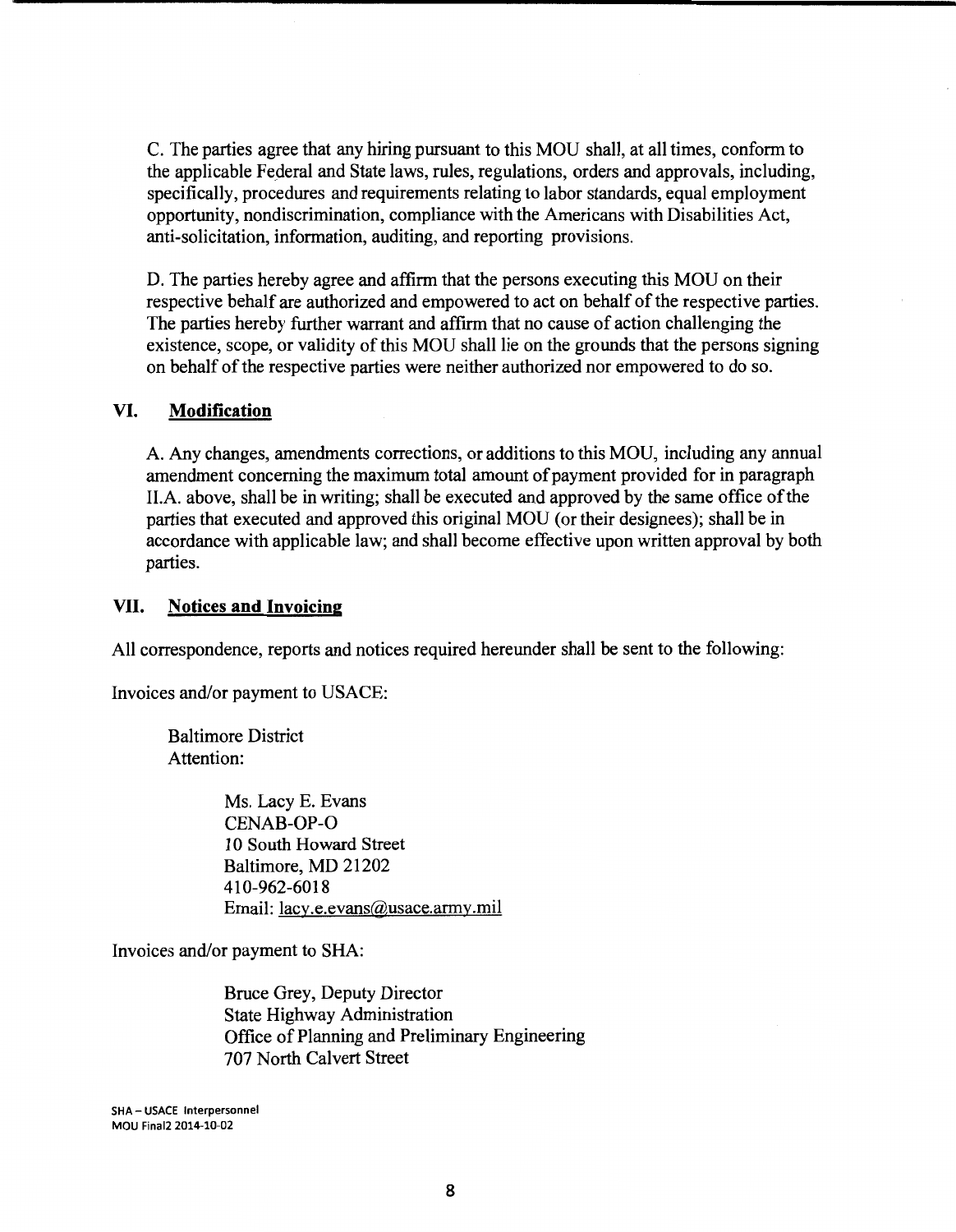MS C-301 Phone:410-545-8500 Email: bgrey@sha.state.md.us

With a copy to:

E. Glenn Klaverweiden Agreements Coordinator 707 N. Calvert Street Baltimore, MD 21202 Phone: 410-545-5675 Fax: 410-209-5025 Email: gklaverweiden@sha.state.md.us

SHA- USACE lnterpersonnel MOU Final2 2014-10-02

÷.

 $\ddot{\phantom{a}}$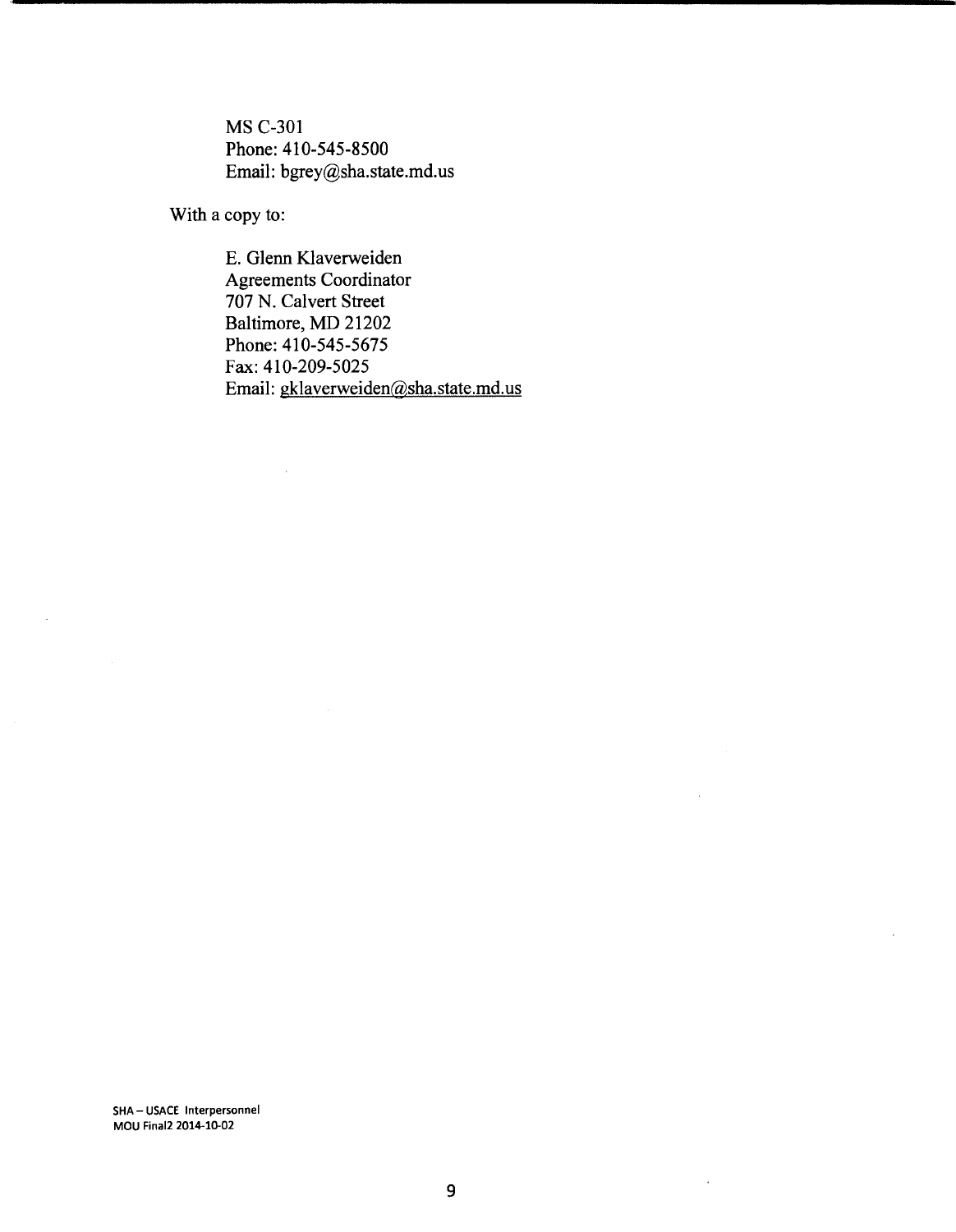### **VIII. Signatures**

**IN WITNESS WHEREOF,** the parties hereto have caused this MOU to be executed by their respective duly authorized officers on the day and year first above written.

# **STATE HIGHWAY ADMINISTRATION**

D Hil **WITNESS** 

By:  $\bigoplus_{k=1}^{\infty}$  (SEAL) Melinda B. Peters Date Administrator

## **APPROVED AS TO FORM AND LEGAL SUFFICIENCY:**

Zabby L'Rapp

### **RECOMMENDED FOR APPROVAL:**

David J. Coyne *David J. Coyne* 

Deputy Administrator/Chief Engineer for Operations

 $\overline{\phantom{0}}$ 

Douglay H. Simmons Deputy Administrator/Chief Engineer for Planning, Engineering, Real Estate, and Environment

ness

Lisa B. Conners Director Office of Finance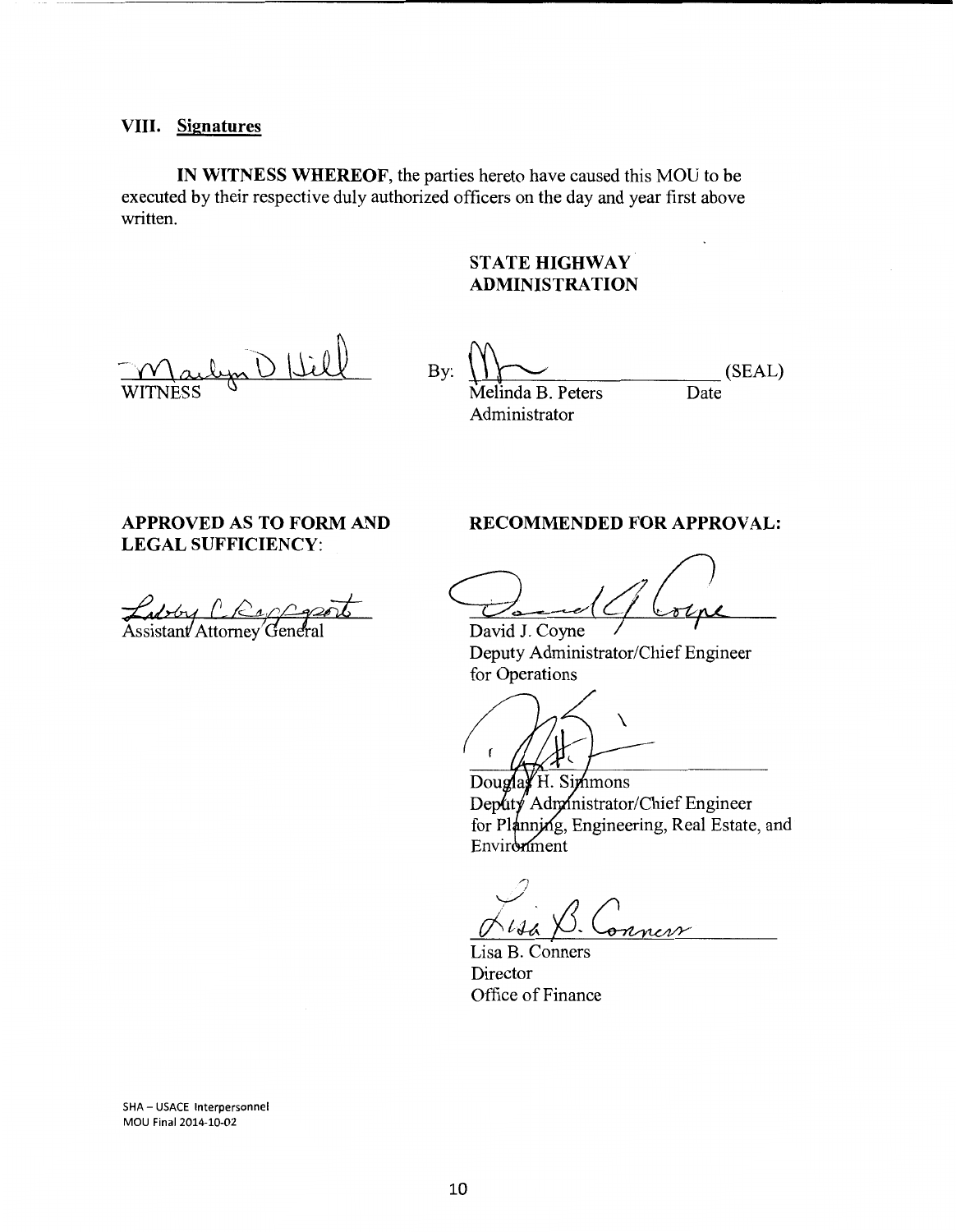U.S. **Army Corps of Engineers** 

By:  $\left(\left(\begin{array}{c}\right)\\ \vdots\\ \left.\right.\\ \left.\right.\\ \left.\right.\\ \left.\right.\\ \left.\right.\\ \left.\right.\\ \left.\right.\\ \left.\right.\\ \left.\right.\\ \left\{D\right\}$ 

J. Richard Jordan, III Colonel, Corps of Engineers District Engineer

1 Dec 2014

Julles Et 18<br>Witness: JOSEPH P. DAVIA

**(Remainder of page intentionally left blank.)**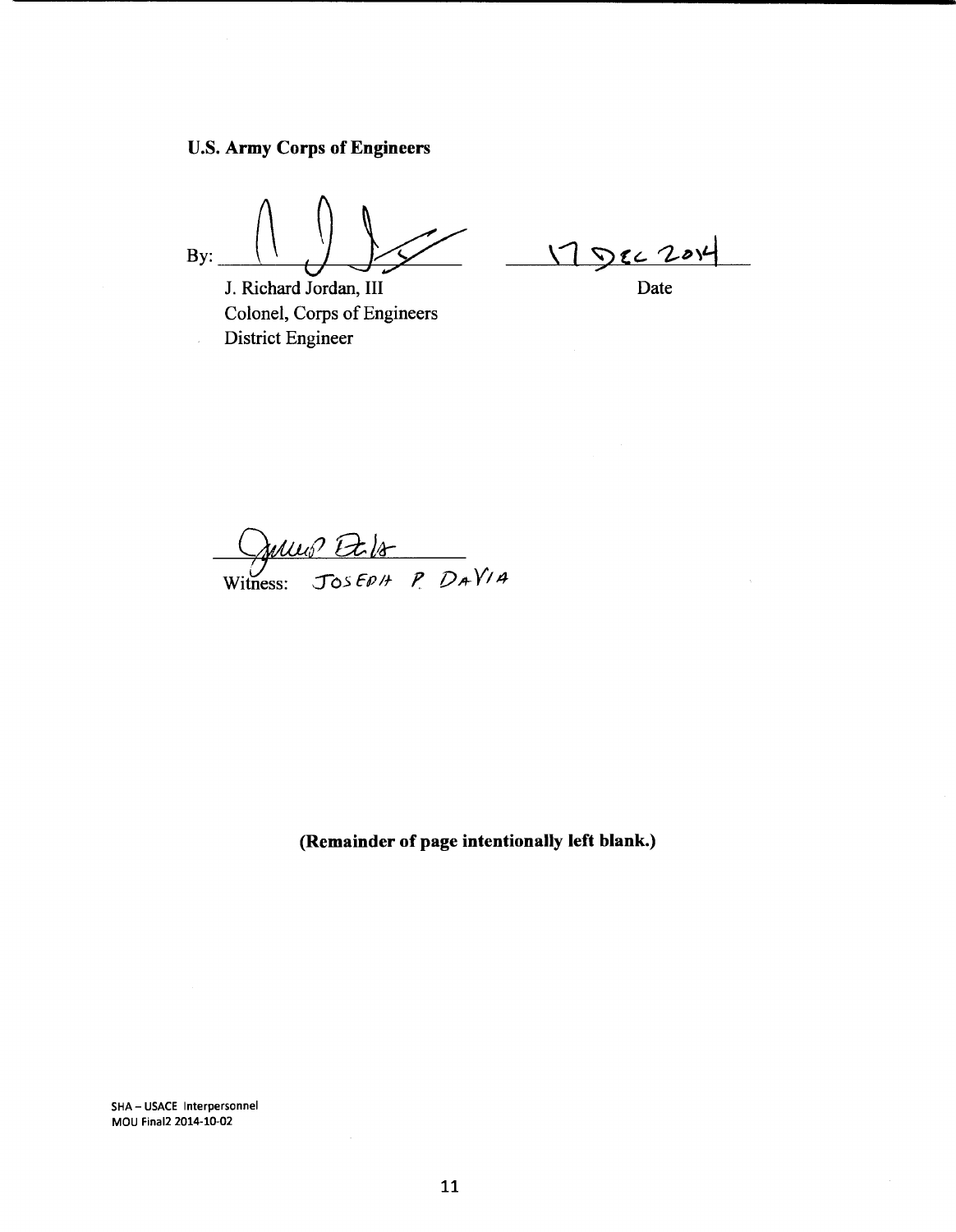# ATTACHMENT A TASKS

The USACE's staff shall accomplish the following *common tasks* for SHA, as appropriate, in order to expedite, implement, and coordinate the transportation project development process and meet the SHA'sneeds for compliance with applicable State and Federal statutes:

- Review transportation plans and programs, according to SHA review priorities
- Participate in Agency scoping processes
- Provide Preliminary Environmental Analyses guidance and review
- Provide Preliminary and Detailed Alternatives Analyses guidance and review
- Represent the USACE at meetings (including public hearings, public meetings, team meetings, and task forces) with the authority to make routine decisions
- Participate in the development and implementation of written SHA and USACE guidance, in order to accomplish expedited project reviews
- Perform expedited internal USACE coordination, as needed, on document reviews
- Attend inter- and intra-agency meetings as appropriate
- Organize and/or facilitate meetings or conference calls to clarify problems at the request of the USACE, other agencies, or SHA
- Participate in conflict resolution for either project or policy issues
- Perform other duties as requested by SHA and agreed to by the USACE

The USACE's staff shall accomplish the following *specific tasks* for SHA, as appropriate, in order to expedite, implement, and coordinate the transportation project development process and meet the SHA's needs for compliance with applicable State and Federal statutes.

- Participate in all streamlined process milestones *(e.g.,* purpose and need documentation, alternatives retained for detailed study, selected alternative & conceptual mitigation) during the review/comment period
- Participate inimpact assessment activities/field work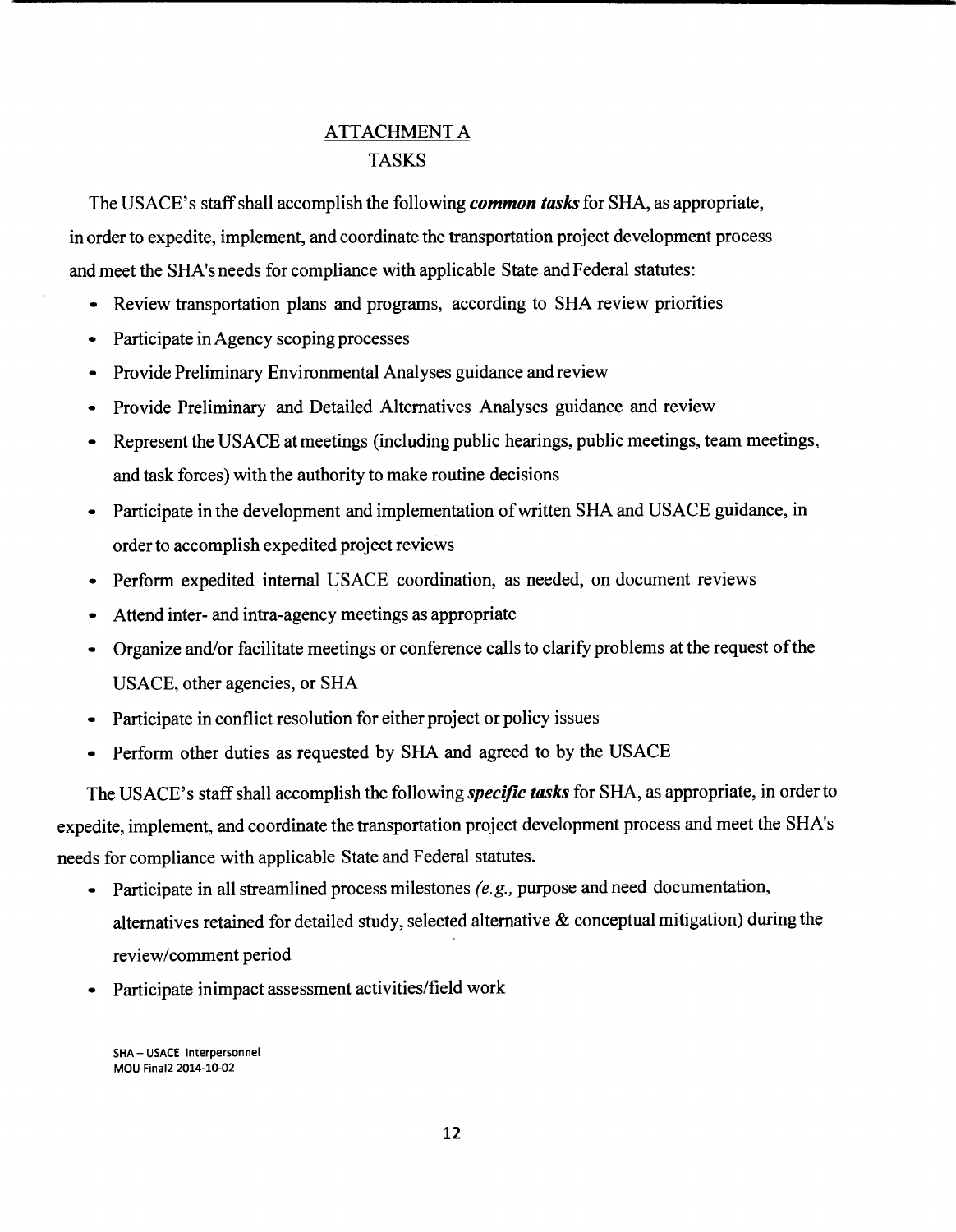- Verify wetland delineations and assist with functional assessments
- Participate in site visits to identify/refine project alternatives
- Participate in field reviews of potential mitigation sites and constructed mitigation
- Conduct permit compliance inspections at construction sites
- Conduct annual inspections of SHA mitigation sites
- Conduct coordination with resource agencies and environmental groups to resolve objections to proposed permit issuance
- Conduct document reviews and prepare USACE's comments for such things as (not inclusive):
	- Wetland delineation reports
	- Wetland functional assessment reports
	- Habitat evaluation reports, including biological assessments
	- Purpose and Need package
	- Preliminary alternates documents
	- Alternates Retained for Detailed Study package
	- Selected Alternative and Conceptual Mitigation package
	- Environmental Assessments (draft and final)
	- Environmental Impact Statements (draft and final)
	- Environmental Impact Statement comment resolution packages
	- CategoricalExclusions
	- Findings ofNo Significant Impact
	- Mitigation Site Reports and Plans
	- Section 404/Section 10 Permit Applications in Streamlined Process
	- Proposed policies and procedures
- Coordinate and provide training, as necessary, on natural and aquatic resource issues
- Prepare USACE's permit decision documents
- Submit quarterly status reports, documenting the work performed on each project and a selfassessment in accordance with the performance standards in Attachment B.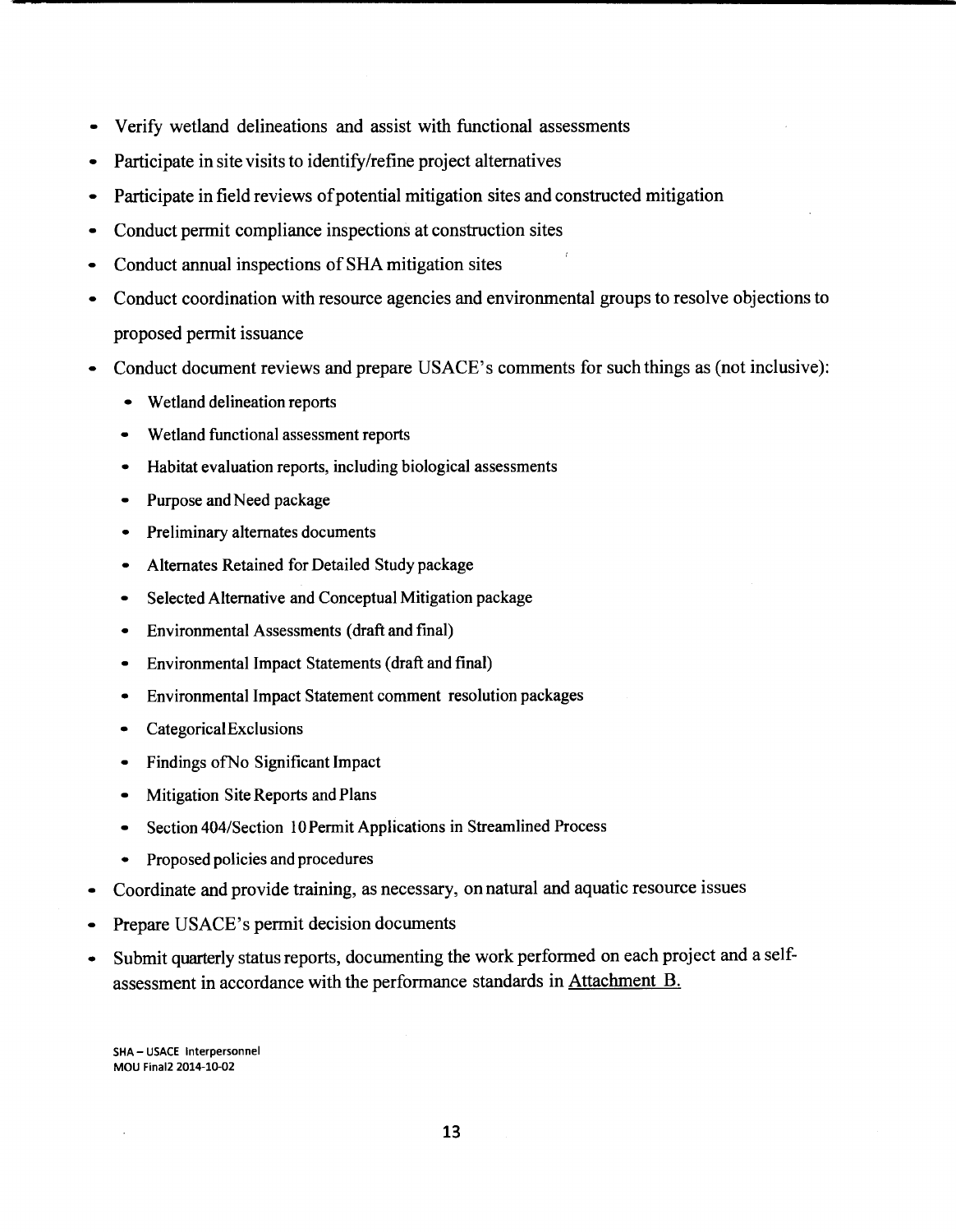# **ATTACHMENT B PROGRAMPERFORMANCESTANDARDS**

### **I. Document Review**

A. *Substance of Comments:* Comments provided on documents (e.g. purpose and need statement, EA, EIS) will provide the appropriate level assistance, technical information, expertise, policy explanation, and guidance necessary to meet the USACE's requirements under NEPA or other applicable statutes. Comments will be consistent with current Department of the Army (DA) regulations, guidance, agency policy, and address relevant issues; and will be in keeping with the highest environmental standards. Suggestions will be offered to address the identified issues.

B. *Timeliness:* Review of documents will be as established in the accepted Streamlined Process, based on mutually established priorities. SHA priorities for this position will be established or verified on a quarterly basis, or more frequently, if required. It is recognized that multiple, overlapping requirements will occur. In these cases, SHA and the USACE will mutually determine review priorities. SHA priorities for this position will be based on SHA as a whole, so as to preclude potential interdivisional conflicts regarding priorities. After preliminary review of draft documentation, if additional information is needed, the USACE and SHA shall discuss the information that has not been included and suggest a resolution. Until a resolution has been reached, the timed response period may be halted. Once a complete document is received, the USACE and SHA will negotiate a revised completion date for the review. On a case by case basis, review time extensions will be granted, acknowledging that comments on public documents (e.g. DEIS/FEIS) must be completed within the established comment period. Instances where comments on preliminary documents were minor, every effort will be made to provide an expedited (less than 30 days) final review.

C. *Program Performance* Standard~·

1. An evaluation of the substance of USACE's comments will be conducted (i) through a programmatic review by the USACE and SHA management of a random selection of comments, and (ii) by discussions with involved regulatory personnel quarterly.

2. Timeliness will be evaluated by the following standards: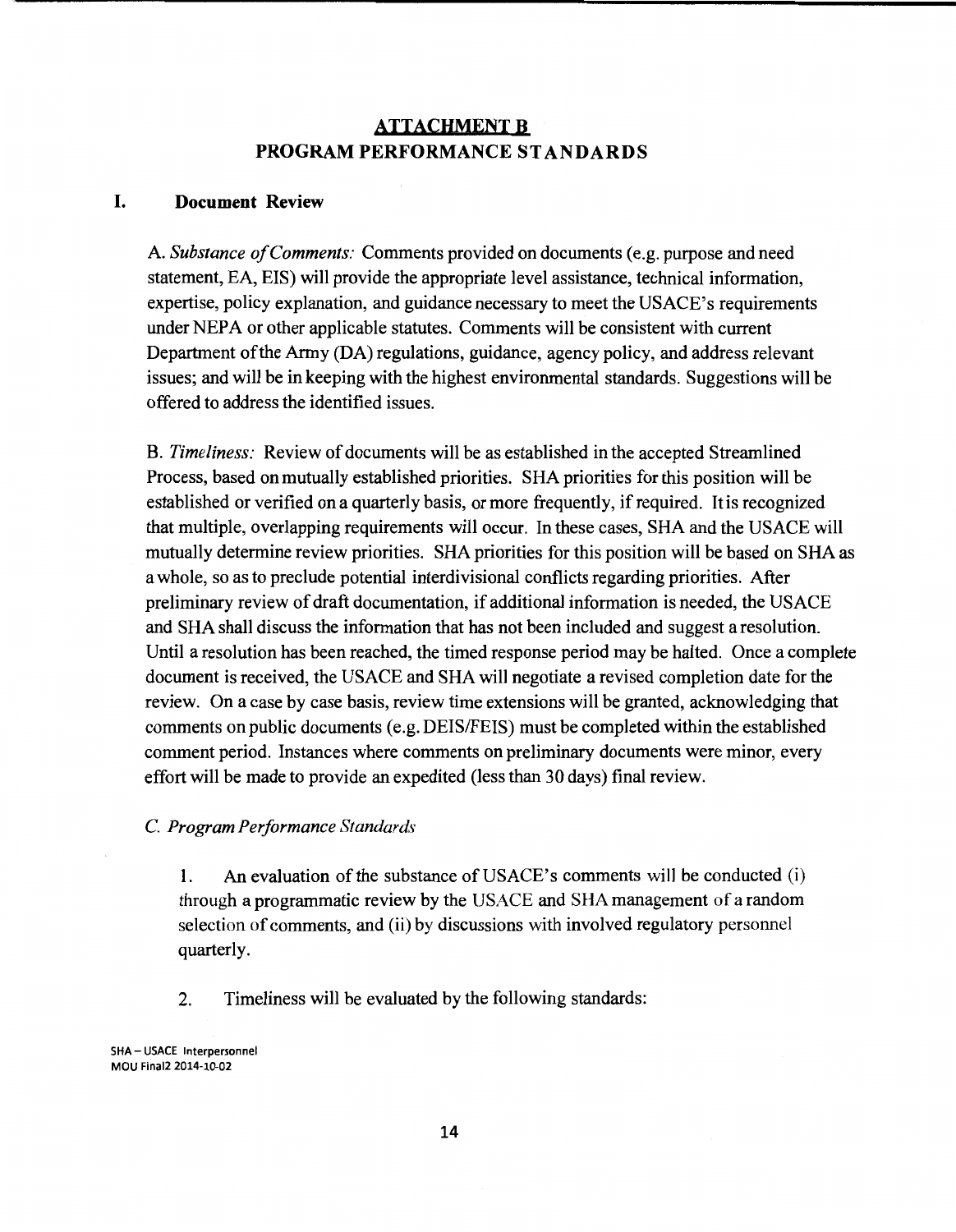- (a) Met established timeframes  $100-90\%$  of the time = Good
- (b) Met established timeframes 90-80% of the time = Satisfactory
- (c) Below  $80\%$  = Needs Improvement.

## **II. Technical Assistance**

A. *Meetings:* The USACE will attend and actively participate in meetings by providing technical assistance, rendering decisions, gathering information, and facilitating meetings regarding projects requiring their input or expertise including: interagency review meetings, project specific briefings, public meetings and hearings, and various coordination meetings. When a scheduled meeting cannot be attended, the USACE will coordinate other means for providing input or assistance. After the meeting that was not attended, the USACE will coordinate with the SHA staff person to review what happened and determine whether an additional meeting should be scheduled. The USACE will also convene meetings when necessary to address specific concerns, or to facilitate interagency coordination. However, the USACE has an objective role to maintain in the evaluation process and thus will not attend meetings to advocate a project on behalf of SHA, but may provide a briefing on the status of the USACE's permit evaluation.

1. Participation in meetings will be evaluated by attendance at necessary meetings (as agreed to by the USACE and SHA) and participation in information gathering as follows:

- a)  $100-90\%$  attendance and participation = Good
- b) 90-80% attendance and participation = Satisfactory
- c) below 80% =Needs Improvement

B. *Field Reviews:* The USACE will utilize SHA scheduled field reviews and initiate additional field meetings whenever necessary to gather pertinent information to render a decision (on a permit, permit conditions, and mitigation, etc.), to coordinate permit review with other resource agencies, and to share information and requirement needs with SHA. When a scheduled field review cannot be attended, the USACE will coordinate other means for providing input or assistance. After the field review that was not attended, the USACE will coordinate with the SHA staff person to review what happened and determine whether additional field time should be scheduled. Additional field views or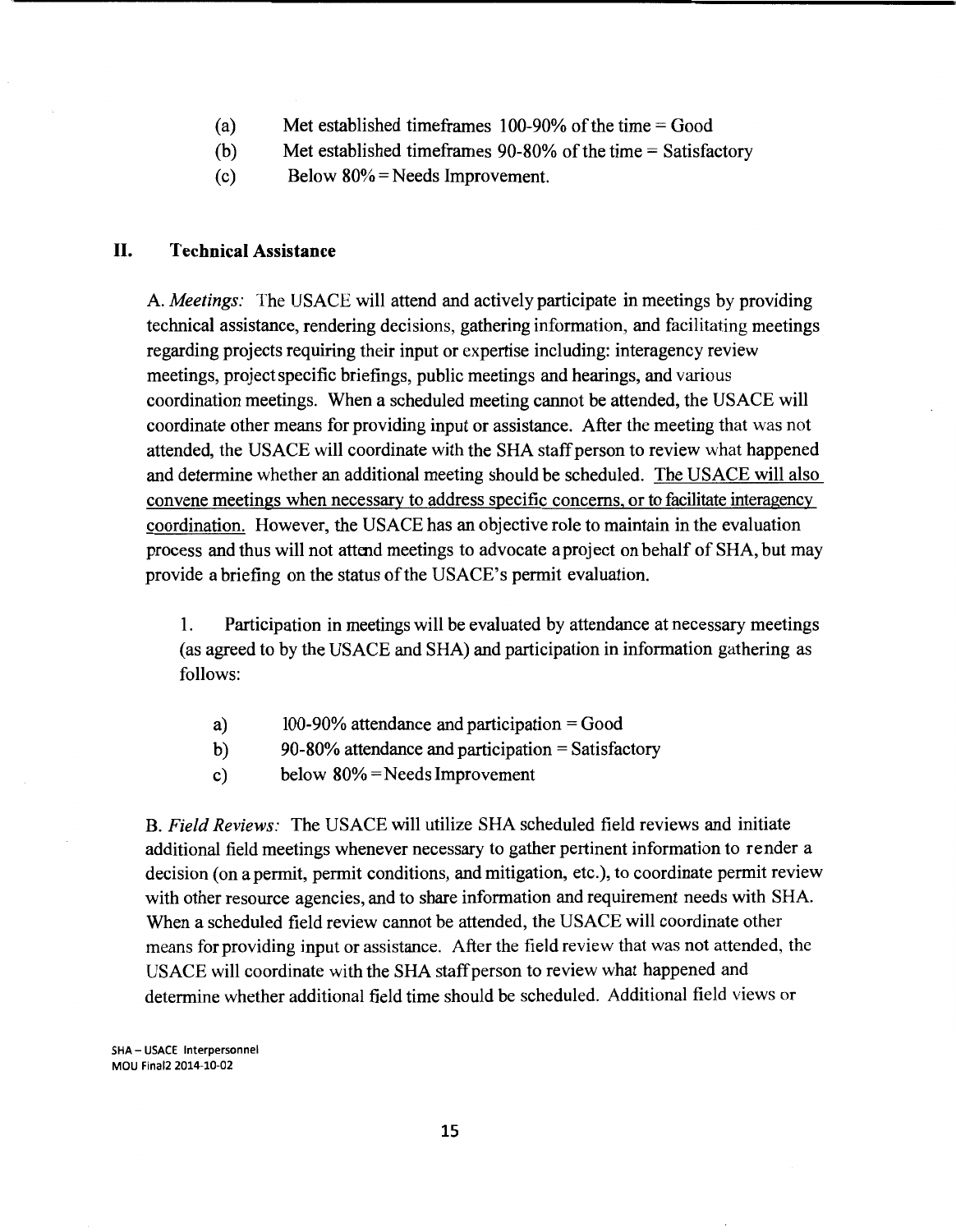site visits not requiring a multi-agency group will be scheduled, as required, in coordination with SHA or conducted independently.

1. Participation in field reviews will be evaluated by attendance at necessary meetings (as agreed to by the USACE and SHA) and participation in information gathering as follows:

- a)  $100-90\%$  attendance and participation = Good
- b) 90-80% attendance and participation = Satisfactory
- c) below 80% =Needs Improvement

C. *Technical Assistance with Scoping, Planning, Design, and Construction:* The USACE will clearly identify potential problems pertaining to impacts to aquatic resources, provide specific recommendations for resolution, and work to resolve issues during all phases of transportation project development. This will include providing suggestions and recommendations for avoidance, minimization, and mitigation through all phases of development. Should the USACE's concerns, suggestions, and recommendations not be incorporated, the SHA and the USACE will work towards resolution.

1. The USACE's participation will be evaluated based on (i) the identification of potential problems; (ii) timeliness, practicability and feasibility of recommendations; and (iii) cooperative negotiation and resolution of issues, within mutually agreed upon timeframes as follows:

- a) 100-90% success rate resolving issues in cooperative/timely manner = Good
- b) 90-80% success rate resolving issues in cooperative manner= Satisfactory.
- c) below  $80\%$  = Needs Improvement.

#### III. **Policy Development and Participation**

A. *Involvement in Interagency TaskForces:* Many task forces currently exist to address issues involving environmental review that would benefit from continued and consistent USACE involvement (e.g. Interagency Training, Every Day Counts-2, Environmental Justice). While serving on each group, the USACE will attend a majority of meetings; provide comments and input relative to the USACE's mission, policies, and guidance; and produce any requested decisions or comments within SHA's and the USACE's mutually agreed upon time frames. When the USACE's representative cannot attend, the meeting minutes will serve to update that person on the progress of the task force.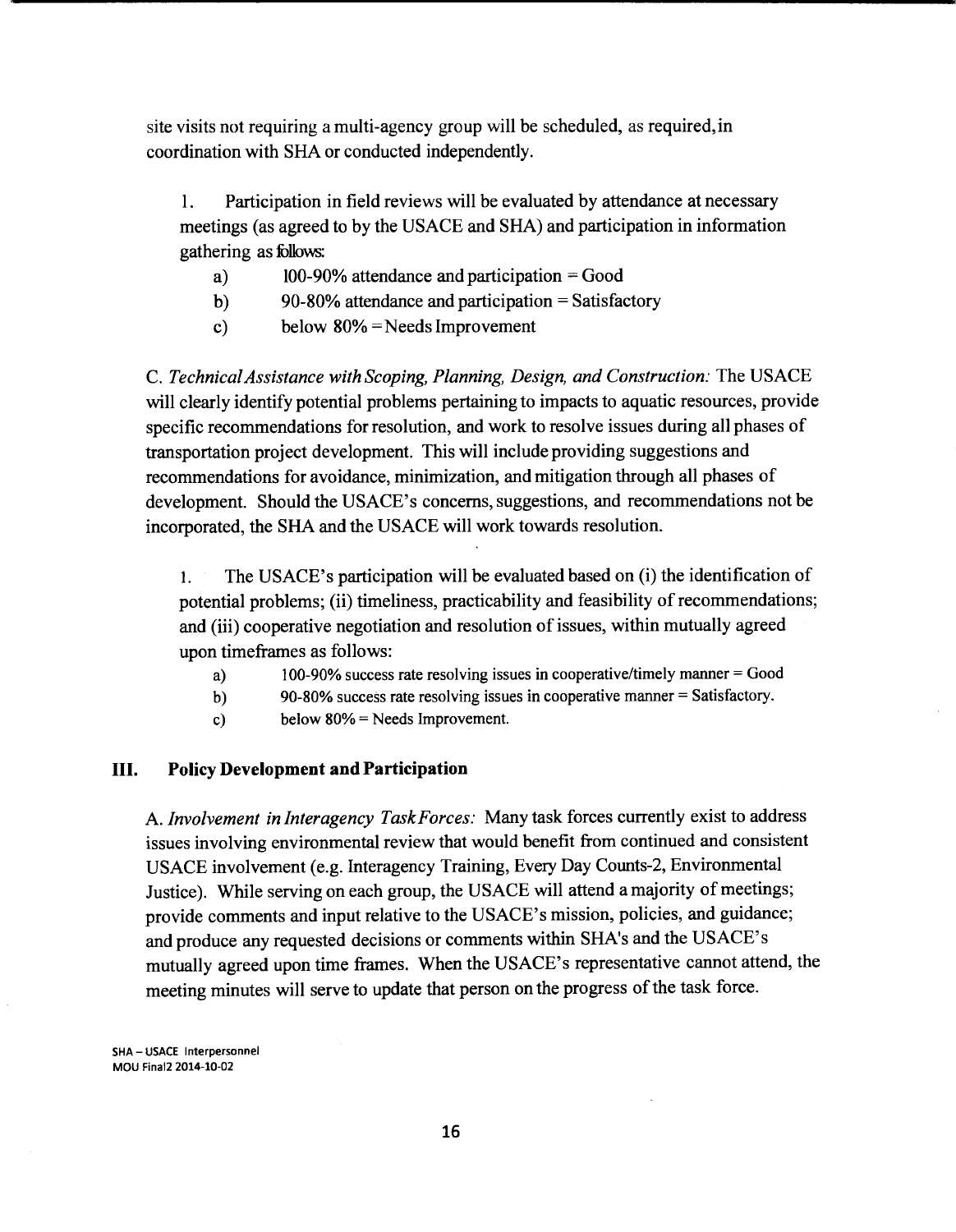B. *Review of Policy Documents and Handbooks:* As SHA develops or modifies environmental compliance documents and handbooks conveying policies for conforming to regulatory requirements, the USACE will provide input regarding resources within its purview, upon request.

C. *USACE's Regulation, Policy, and Guidance Dissemination:* In order for SHA to remain informed as to any changes to regulation, policies, and guidance that may affect their procedures, the USACE will advise SHA of any changes pertaining to the transportation program in a timely manner. The USACE will also provide copies of applicable documents as reasonable and approved by higher USACE's authority.

## *D. Standards*

1. Task force involvement will be evaluated based on the level of participation and substance of contribution. In making this evaluation, consideration will be given to the number of task forces, project workload, and the area of expertise that the USACE can provide.

2. Policy review will be evaluated on the substance and timeliness of comments provided.

3. Dissemination ofUSACE's regulations, policy and guidance will be evaluated as follows:

a) Guidance and documents disseminated within 30 days = Acceptable

b) Guidance and documents disseminated after  $30 \text{ days} = \text{Needs}$ Improvement

### IV. **Outreach, Education, and Continuous Improvement**

A. It is expected that the USACE's increased involvement in SHA processes will lead to positive growth in working relationships, trust, and cooperation. As a part of this process, the USACE will actively seek, develop, and implement ways to continually improve, re-engineer, increase efficiencies, and streamline the environmental review/evaluation process. Often, these efforts will expand the USACE's duties beyond what is described in the standards thus far. This standard is intended to accommodate the expansion of the future duties of this position and beyond what is currently envisioned. A brief